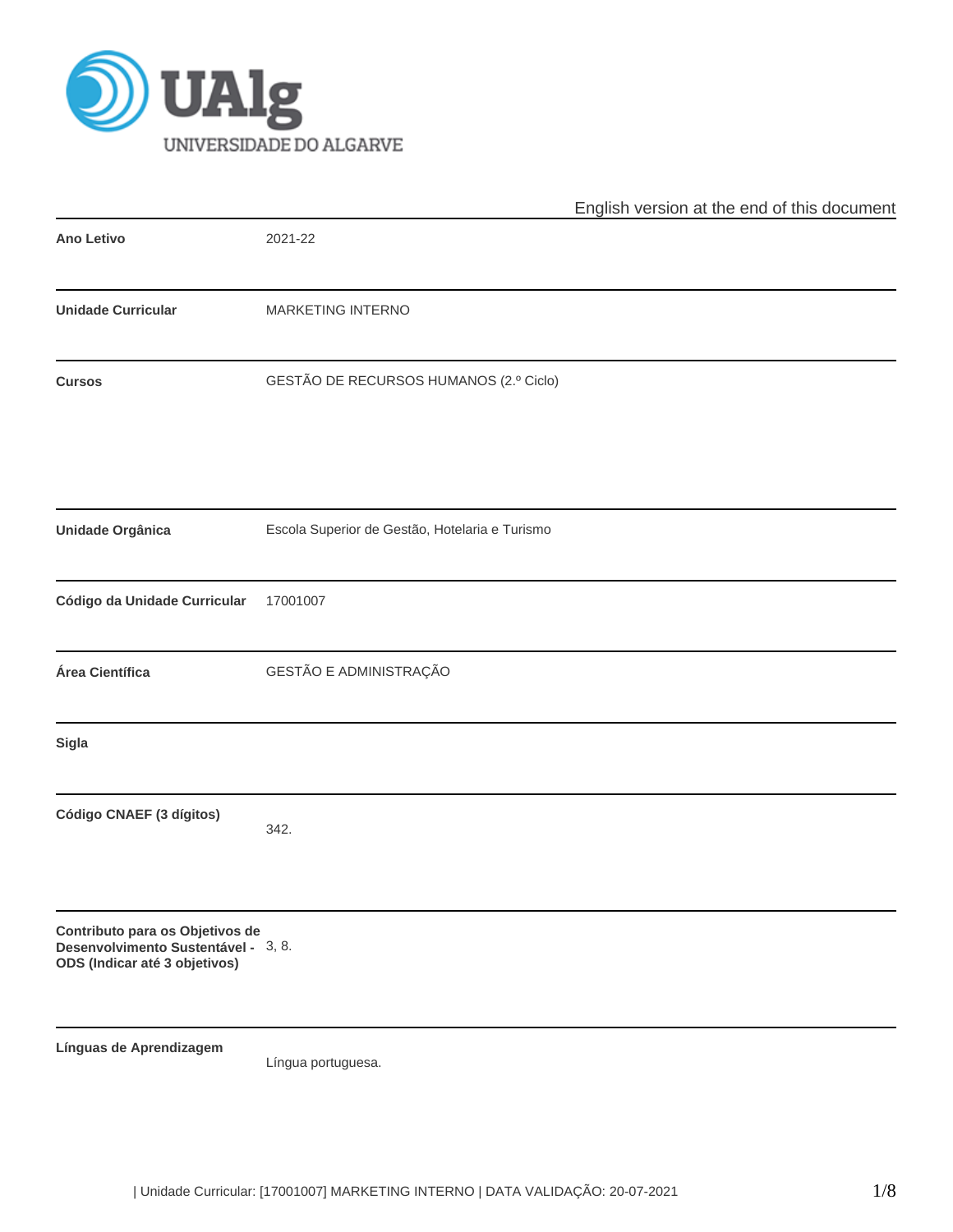

**Modalidade de ensino**

Presencial e/ou à distância.

**Docente Responsável** João Nuno Ribeiro Viseu

| <b>TIPO DE AULA</b><br><b>DOCENTE</b> |        | <b>TURMAS</b>       | <b>TOTAL HORAS DE CONTACTO (*)</b> |
|---------------------------------------|--------|---------------------|------------------------------------|
| João Nuno Ribeiro Viseu               | ח⊤ ּ⊤ר | $\bigcap$ 1<br>TD4. | פד∩ר ∙                             |

\* Para turmas lecionadas conjuntamente, apenas é contabilizada a carga horária de uma delas.

| <b>ANO</b> | <b>PERIODO DE FUNCIONAMENTO*</b> | <b>HORAS DE CONTACTO</b> | <b>HORAS TOTAIS DE TRABALHO</b> | <b>ECTS</b> |
|------------|----------------------------------|--------------------------|---------------------------------|-------------|
|            | ົ<br>ےت                          | 30TP: 5OT                | 140                             |             |

\* A-Anual;S-Semestral;Q-Quadrimestral;T-Trimestral

# **Precedências**

Sem precedências

## **Conhecimentos Prévios recomendados**

Nada a assinalar.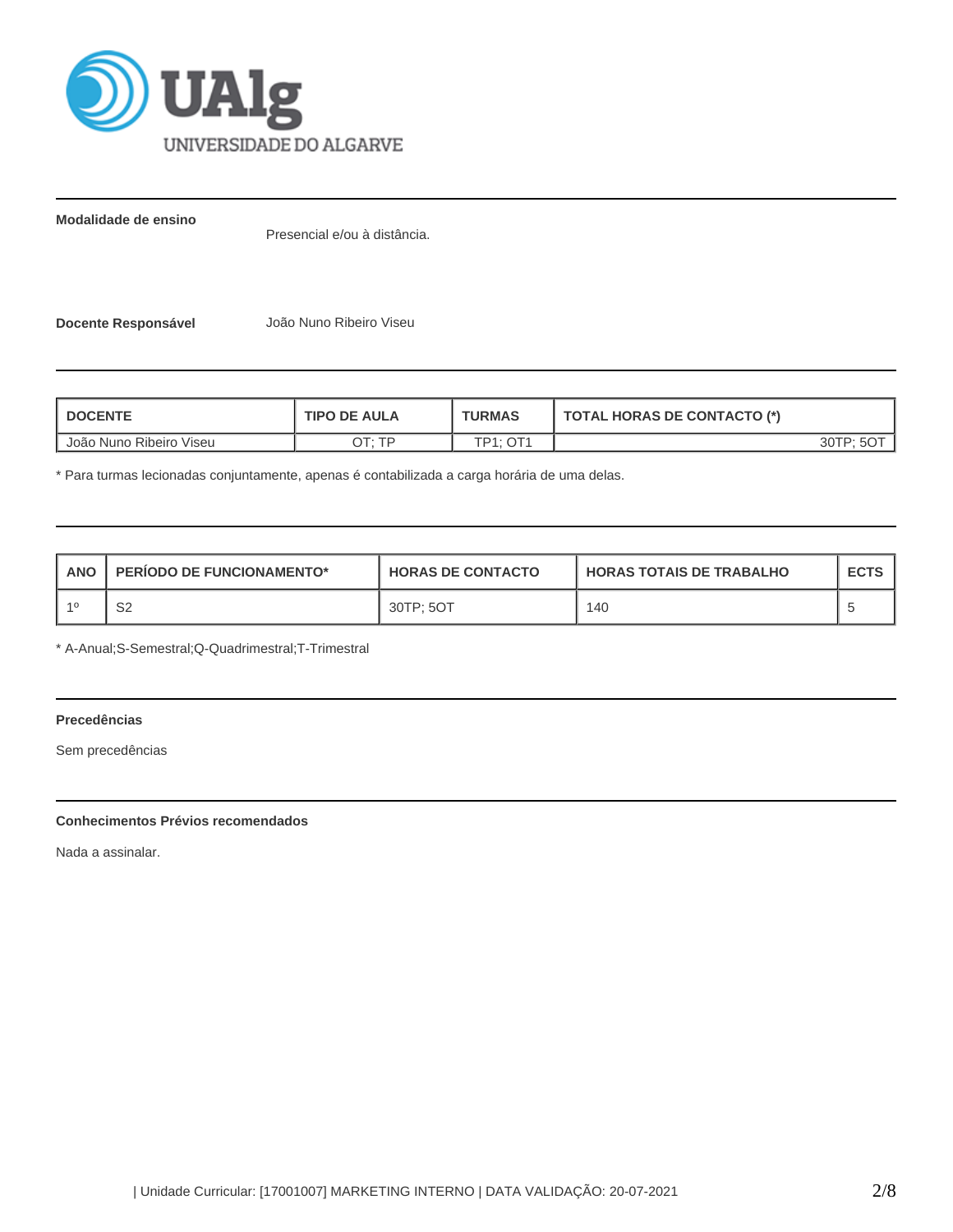

### **Objetivos de aprendizagem (conhecimentos, aptidões e competências)**

- Compreender o conceito de marketing, suas funções e dimensões;
- Reconhecer a importância da envolvente externa nos estudos de marketing;
- Identificar as características cruciais do cliente interno e externo;
- Caracterizar as variáveis individuais, sociológicas e culturais que influenciam o comportamento do cliente interno e externo;
- Conhecer o processo de segmentação e identificar o papel dos seus critérios;
- Analisar o papel do marketing-mix (política de produto, preço, promoção e distribuição);
- Identificar algumas estratégias de comunicação em marketing;
- Elaborar um plano de atividades internas e externas em marketing;
- Desenvolver sentido crítico e reflexivo, nomeadamente através da análise de casos práticos que visam uma integração da teoria na prática;
- Desenvolver competências de trabalho em equipa através da realização de atividades grupais; e
- Utilizar procedimentos de pesquisa para aceder a fontes de informação.

#### **Conteúdos programáticos**

- **1. Conceito de Marketing:** Evolução do conceito. Funções e dimensões.
- **2. Fundamentos do Markeking:**
- **2.1. Estudo do mercado:** Conceito. Fatores de evolução. Fontes de recolha de informação sobre os clientes.

**2.2 Psicologia do Consumidor e Comportamento do Consumidor:** Variáveis explicativas individuais, sociológicas e culturais. Processo de decisão.

#### **2.3. Segmentação e Posicionamento** .

- **2.4. Marca:** Natureza e funções. Identidade e imagem da marca.
- **2.5. Marketing-mix:** Produto, preço, distribuição e comunicação.

**3. Marketing na Empresa - Elaboração de uma estratégia de Marketing:** Estratégia da empresa e estratégia de Marketing. Modelos de Porter, McKinsey e BCG. Análise SWOT.

#### **4. Gestão de Recursos Humanos e Marketing Interno:**

- **4.1.** Marketing Interno e a Gestão de Recursos Humanos.
- **4.2.** Marketing Interno como modelo de abordagem.
- **4.3.** Etapas de implementação de uma filosofia de Marketing Interno.
- **5. Retenção, fidelização e satisfação dos clientes internos** .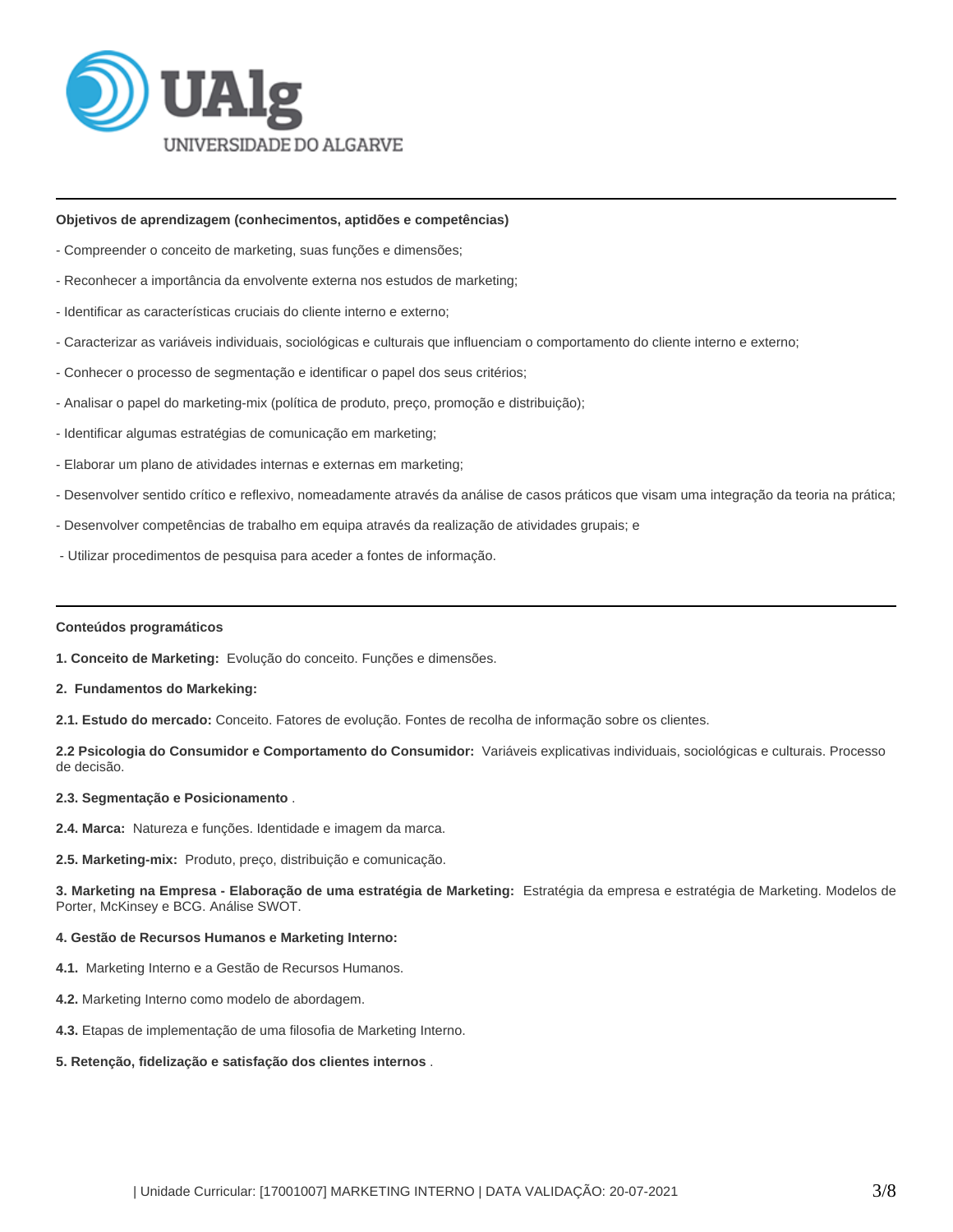

### **Metodologias de ensino (avaliação incluída)**

Serão empregues três métodos: expositivo, interrogativo e ativo. O expositivo destina-se à transmissão dos conteúdos teóricos presentes nos conteúdos programáticos. Quando possível, recorrer-se-á ao método interrogativo com o intuito de perceber se os discentes apreenderam o que lhes foi transmitido. Por fim, o método ativo será utilizado nas aulas teórico-práticas onde se analisarão e discutirão estudos de caso.

Segundo os regulamentos, a avaliação distribuída é obrigatória para todos os alunos, estando a mesma dividida em:

(a) Tarefa individual: Revisão teórica (40%); e

(b) Tarefa de grupo: Plano de Marketing Interno (60%).

Os alunos que possuam o estatuto de trabalhador-estudante e que façam prova do mesmo estão dispensados da participação nas aulas, mas têm que realizar as duas atividades de avaliação.

Exame final (época normal e de recurso): 100%

Ficam dispensados de exame os alunos que obtenham um resultado final de 9.5/20 na avaliação distribuída.

### **Bibliografia principal**

Camara, P., Guerra, P., & Rodrigues, J. (2013). Humanator XXI: Recursos humanos e sucesso empresaria/. Publicações D. Quixote.

Brochard, B., Dionísio, P., Rodrigues, J., & De Baynast, A. (2010). Publicitor. Publicações D. Quixote.

Cota, B. V. & Rebelo, C. (2011). O poder do marketing na decisão: Transformação dos dados em performance. Bnomics.

Dionísio, P., Rodrigues, J. V., Faria, H., Canhoto, R., & Nunes, R. C. (2009). *b-Mercator: Blended Marketing* . Publicações D. Quixote.

Ferreira, B., Marques, H., Caetano, J., Rasquilha, L., & Rodrigues, M. (2012). *Fundamentos de Marketing* (2ª Edição). Edições Sílabo.

Kotler, P., Armstrong, G., & Opresnik, M. (2017). Principles of Marketing (17<sup>th</sup> ed.). Pearson.

Lindon, D., Lendrevie, J., Lévy, J., Dionísio, P., & Rodrigues, J. V. (2009). Mercator XX/(12ª ed.). Publicações D. Quixote.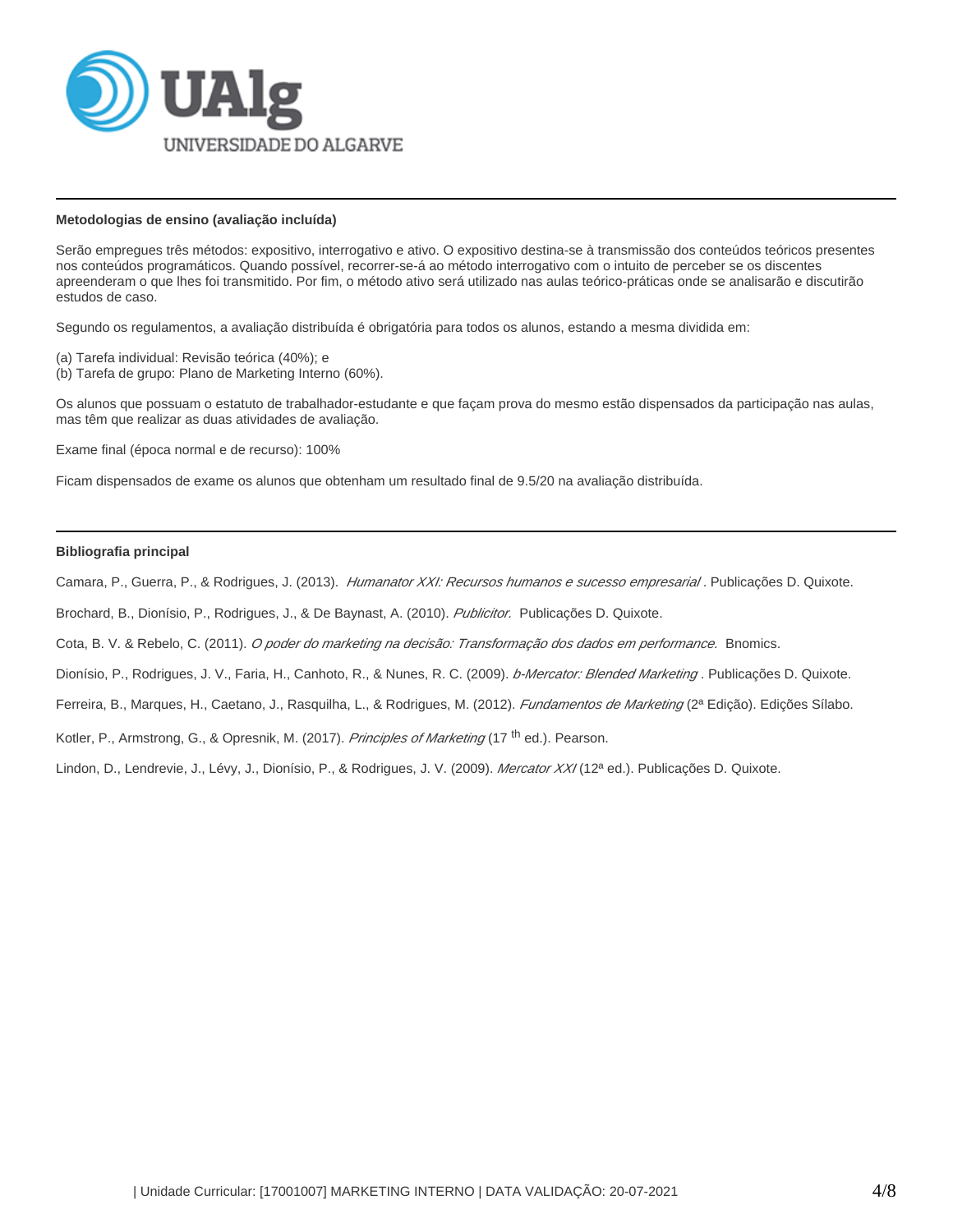

| <b>Academic Year</b>                                                                                   | 2021-22                                       |  |  |  |  |  |
|--------------------------------------------------------------------------------------------------------|-----------------------------------------------|--|--|--|--|--|
| <b>Course unit</b>                                                                                     | <b>INTERNAL MARKETING</b>                     |  |  |  |  |  |
| <b>Courses</b>                                                                                         | HUMAN RESOURCES MANAGEMENT<br>Common Branch   |  |  |  |  |  |
| <b>Faculty / School</b>                                                                                | SCHOOL OF MANAGEMENT, HOSPITALITY AND TOURISM |  |  |  |  |  |
| <b>Main Scientific Area</b>                                                                            |                                               |  |  |  |  |  |
| Acronym                                                                                                |                                               |  |  |  |  |  |
| <b>CNAEF</b> code (3 digits)                                                                           | 342.                                          |  |  |  |  |  |
| <b>Contribution to Sustainable</b><br><b>Development Goals - SGD</b><br>(Designate up to 3 objectives) | 3, 8.                                         |  |  |  |  |  |
| Language of instruction                                                                                | Portuguese.                                   |  |  |  |  |  |
| <b>Teaching/Learning modality</b>                                                                      | Classroom-based and/or distance learning.     |  |  |  |  |  |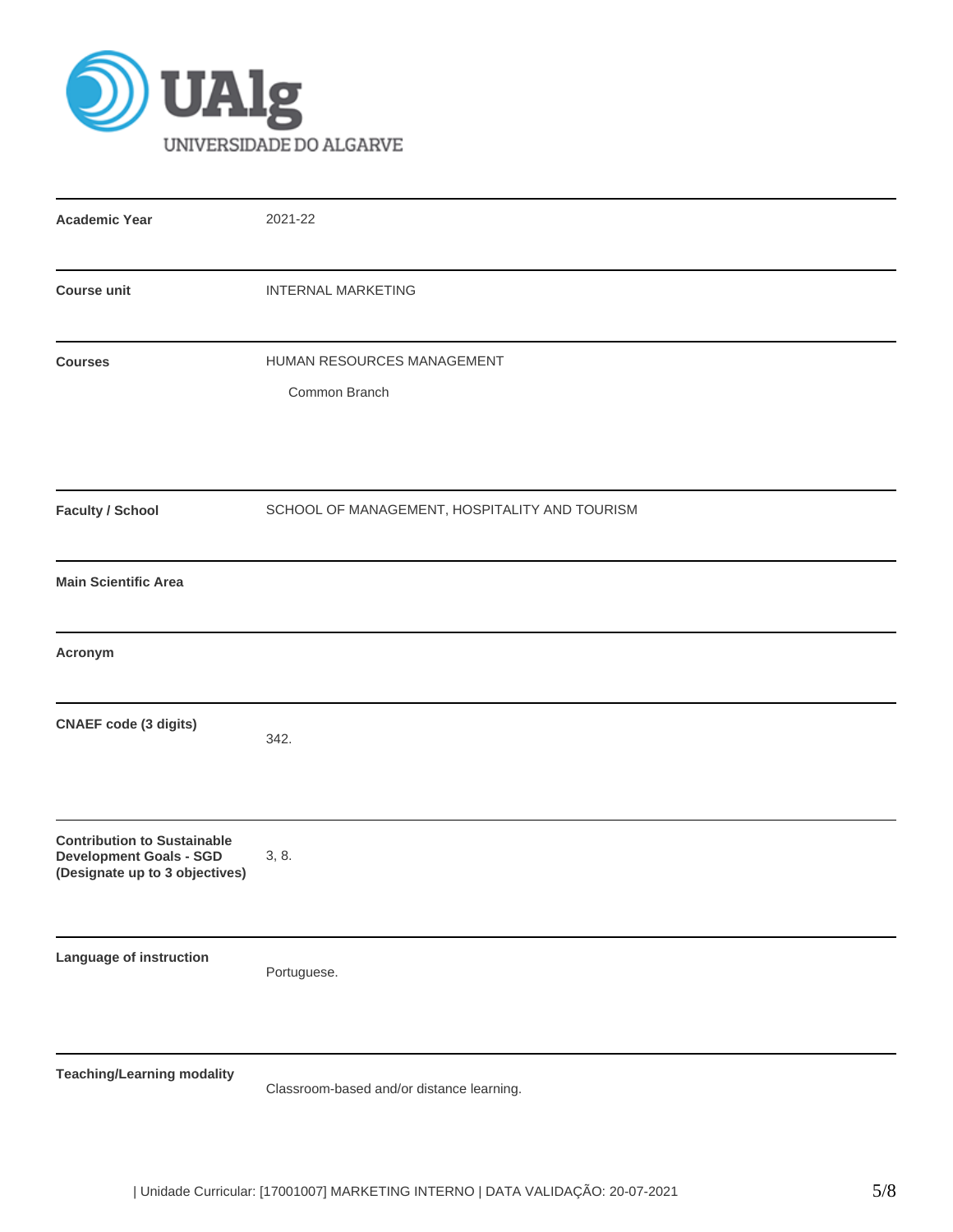

**Coordinating teacher** João Nuno Ribeiro Viseu

| Teaching staff          | <b>Type</b>  | <b>Classes</b>   | Hours (*) |
|-------------------------|--------------|------------------|-----------|
| João Nuno Ribeiro Viseu | חד∙ יד∩<br>ີ | $TD4.$ $\cap T4$ |           |

\* For classes taught jointly, it is only accounted the workload of one.

| Cont<br>hours |   | тD | $\overline{\phantom{a}}$ | $\sim$ $\sim$ |    |     |     | `otal |
|---------------|---|----|--------------------------|---------------|----|-----|-----|-------|
|               | и |    | ПС                       | IІC<br>Ш      | ΠС | II5 | IІC | 110   |

T - Theoretical; TP - Theoretical and practical ; PL - Practical and laboratorial; TC - Field Work; S - Seminar; E - Training; OT - Tutorial; O - Other

### **Pre-requisites**

no pre-requisites

### **Prior knowledge and skills**

Nothing to report.

## **The students intended learning outcomes (knowledge, skills and competences)**

- Understand the concept of marketing, its functions, and dimensions;
- Recognize the importance of the external environment in marketing studies;
- Identify the key features of the internal and external customer;
- Characterize the individual, sociological, and cultural variables that influence the behavior of the internal and external customer;
- Know the segmentation process and identify the role of its criteria;
- Analyze the role of marketing-mix (product, price, promotion, and distribution policy);
- Identify some communication strategies in marketing;
- Develop a plan of internal and external activities in marketing;
- Develop a critical and reflexive sense, particularly through the analysis of case studies, which aim to integrate the theoretical knowledge in the practice;
- Develop team work skills through the realization of group activities; and
- Use search procedures to access information sources.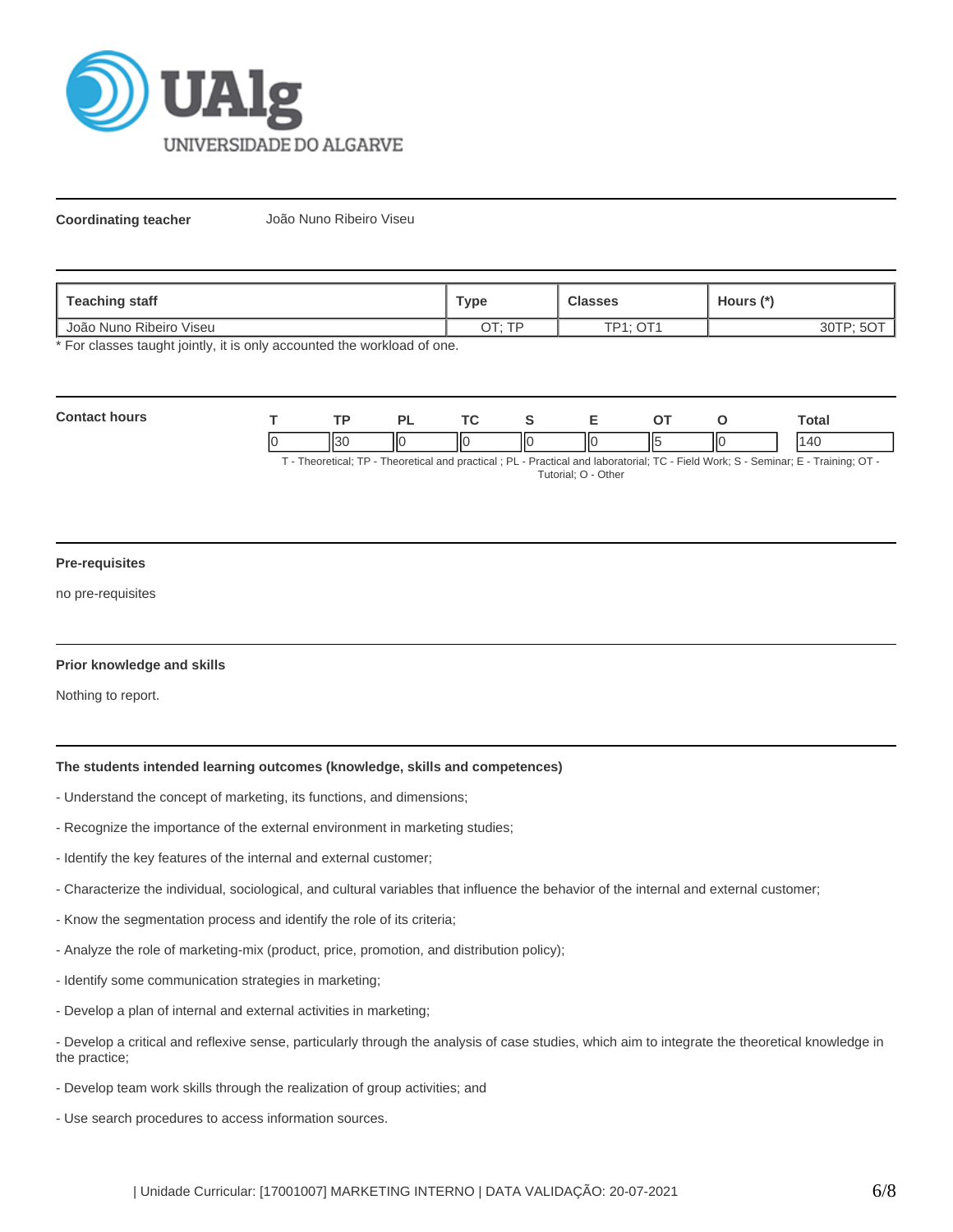

### **Syllabus**

- **1. The Marketing concept:** Evolution. Functions and dimensions.
- **2. Fundamentals of marketing:**
- **2.1. The market study:** Concept. Evolution factors. Sources of collection of costumer information.
- **2.2. Consumer Psychology and Consumer Behavior:** Individual, sociological, and cultural explanatory variables. Decision process.

# **2.3. Segmentation and Positioning** .

- **2.4.. The brand:** Nature and functions. Identity and image of a brand.
- **2.5. Marketing-mix** : Product, price, distribution, and communication.

**3. Development of the marketing strategy:** The organizations strategy and marketing strategy. Strategic models: Porter, McKinsey, and BCG models. SWOT analysis.

## **4. Human Resources Management and Internal Marketing:**

- **4.1.** Internal Marketing in Human Resources Management. Internal Marketing as an approach model.
- **4.2** . Implementation of a philosophy of Internal Marketing.
- **5. Retention, loyalty, and customer satisfaction** .

# **Teaching methodologies (including evaluation)**

Three methods will be used: expository, interrogative, and active. The expository method is intended for the transmission of the theoretical contents presented in the syllabus. Whenever possible, the interrogative method will be employed in order to understand if students have learned the contents transmitted. Lastly, the active method will be used in the theoretical-practical classes, where case studies will be analyzed and discussed.

According to the regulations, the distributed evaluation is mandatory for all students. In the case of this discipline the evaluation is divided in:

(a) Individual task: Theoretical review (40%); and

(b) Group task: Internal Marketing Plan (60%).

Students who possess a worker-student status are exempt from the participation in classes, however they must perform the two evaluation tasks.

Exam (normal and appeal): 100%

Students who obtain a classification of 9.5/20 in the distributed evaluation are exempted from the exam.